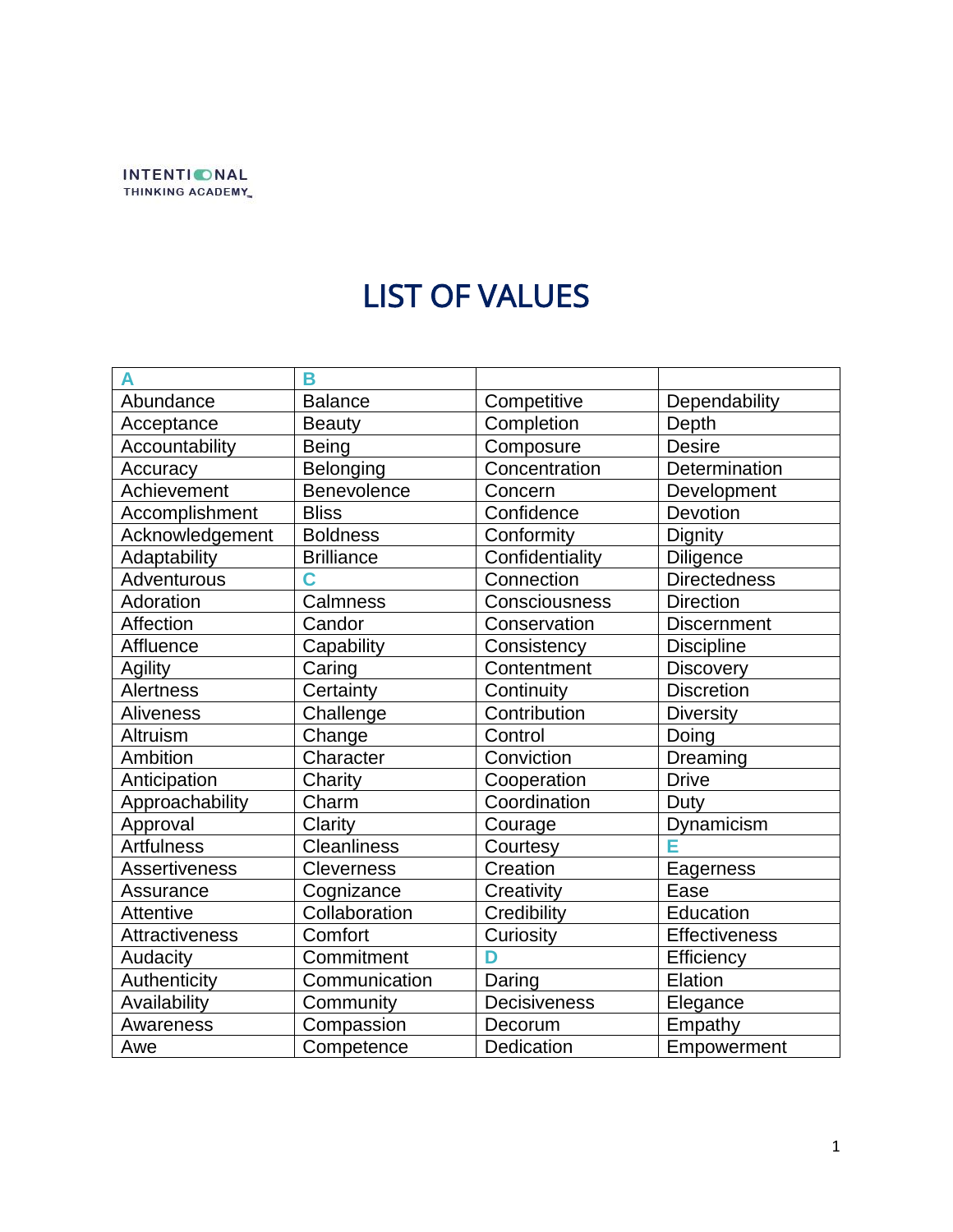

## LIST OF VALUES Contd.

| Encouragement            | Focus            | Impeccability      | Logic                 |
|--------------------------|------------------|--------------------|-----------------------|
| Endurance                | Foresight        | Improvement        | Longevity             |
| Energy                   | Forgiveness      | Independence       | Love                  |
| Engagement               | Fortitude        | Individuality      | Loyalty               |
| Enjoyment                | Freedom          | Influence          | M                     |
| Enthusiasm               | Friendliness     | Ingenuity          | Mastery               |
| Environment              | G                | Innovation         | Maturity              |
| Equality                 | Generosity       | Inquisitiveness    | Maximizing            |
| <b>Ethical</b>           | Goodness         | Insight            | Meaning               |
| Excellence               | Grace            | <b>Inspiration</b> | <b>Merit</b>          |
| Exceptionalism           | Gratitude        | Instinctiveness    | <b>Meticulousness</b> |
| Excitement               | <b>Greatness</b> | Integrity          | <b>Mindfulness</b>    |
| Exhilarated              | Guidance         | Intelligence       | Moderation            |
| Expectancy               | Ĥ                | Intensity          | Modesty               |
| Experience               | Happiness        | Intimacy           | Motivation            |
| Exploration              | <b>Hard Work</b> | Introspection      | <b>Mystery</b>        |
| Expressiveness           | Harmony          | Intuition          | N                     |
| Exuberance               | Health           | Investment         | Nature                |
| F                        | Heart            | J                  | <b>Neatness</b>       |
| Facilitating             | Helpfulness      | Joy                | Nerve                 |
| Fairness                 | <b>Holiness</b>  | <b>Justice</b>     | Ω                     |
| Faith                    | Honesty          | K                  | Obedience             |
| Family                   | Honor            | <b>Keenness</b>    | Open-Mindedness       |
| Fascination              | Hopefulness      | <b>Kindness</b>    | Optimism              |
| Fearlessness             | Hospitality      | Knowledge          | Order                 |
| Feelings                 | Humility         |                    | Organization          |
| <b>Financial Freedom</b> | Humor            | Leadership         | Originality           |
| Finesse                  |                  | Learning           | Opulence              |
| Flexibility              | Imagination      | Liberty            | P                     |
| Flow                     | Impact           | Lightness          | Partnership           |
| Fluency                  | Impartiality     | Listening          | Passion               |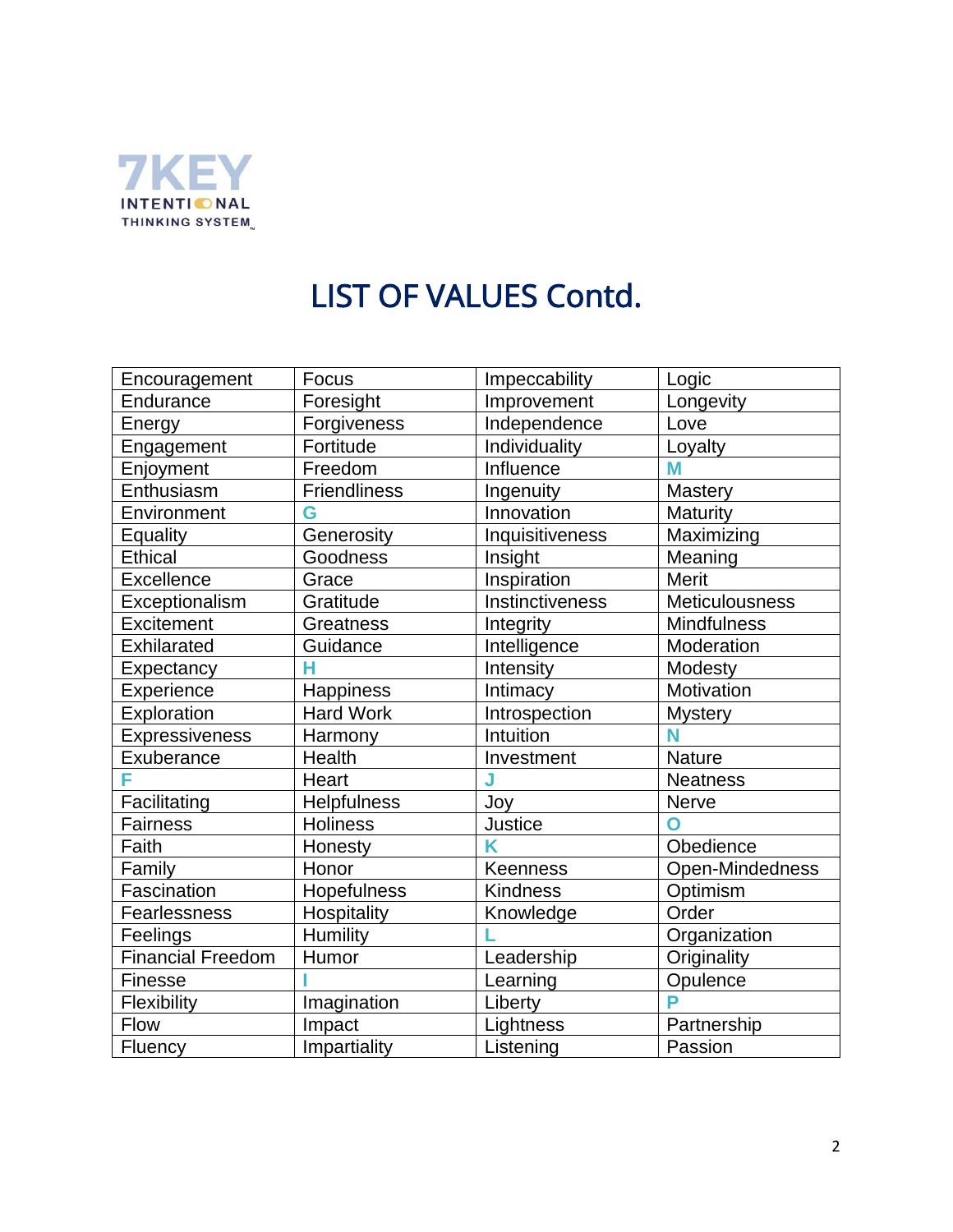

## LIST OF VALUES Contd.

| Passion         | Pursuit              | Self-Awareness      | <b>Tactfulness</b> |
|-----------------|----------------------|---------------------|--------------------|
| Patience        | Q                    | Self-Control        | <b>Talent</b>      |
| Peace           | Quality              | Self-Directed       | Teamwork           |
| People          | R                    | Selflessness        | Temperance         |
| Perception      | Rationality          | Self-Reliance       | Thinking           |
| Perfection      | Realism              | Sense of Humor      | Thoroughness       |
| Performance     | Reason               | Sensitivity         | Thoughtfulness     |
| Perseverance    | Recognition          | Sensuality          | <b>Time</b>        |
| Persistence     | Recreation           | Serenity            | <b>Tolerance</b>   |
| Persuasiveness  | Refinement           | Service             | <b>Tradition</b>   |
| Playfulness     | Reflection           | Sharing             | Training           |
| Pleasantness    | <b>Relationships</b> | Significance        | Tranquility        |
| Pleasure        | Relaxation           | <b>Silence</b>      | Transcendence      |
| Poise           | <b>Reliability</b>   | <b>Stillness</b>    | Transformative     |
| Positivity      | <b>Relief</b>        | Simplicity          | Transparency       |
| Potential       | Religion             | Sincerity           | <b>Trust</b>       |
| Power           | Resilience           | <b>Skillfulness</b> | Trustworthiness    |
| Practicality    | Resolution           | <b>Smart</b>        | Truth              |
| Precision       | Resolve              | Solitude            | Ù                  |
| Preparedness    | Resourcefulness      | Speed               | Understanding      |
| Presence        | Respect              | Spirit              | Unflappability     |
| Privacy         | Rest                 | Spirituality        | <b>Uniqueness</b>  |
| Proactiveness   | <b>Restraint</b>     | Spontaneity         | Unity              |
| Productivity    | Reverence            | <b>Stability</b>    | Universal          |
| Professionalism | Rigor                | Strength            | <b>Usefulness</b>  |
| Progress        | <b>Risk</b>          | <b>Success</b>      | V                  |
| Prosperity      | S                    | Support             | Valor              |
| Prudence        | <b>Sacredness</b>    | Sustainability      | Value              |
| Punctuality     | Sacrifice            | Sympathy            | Variety            |
| Purity          | Satisfaction         | Synergy             | Vigor              |
| Purpose         | Security             |                     | Virtue             |